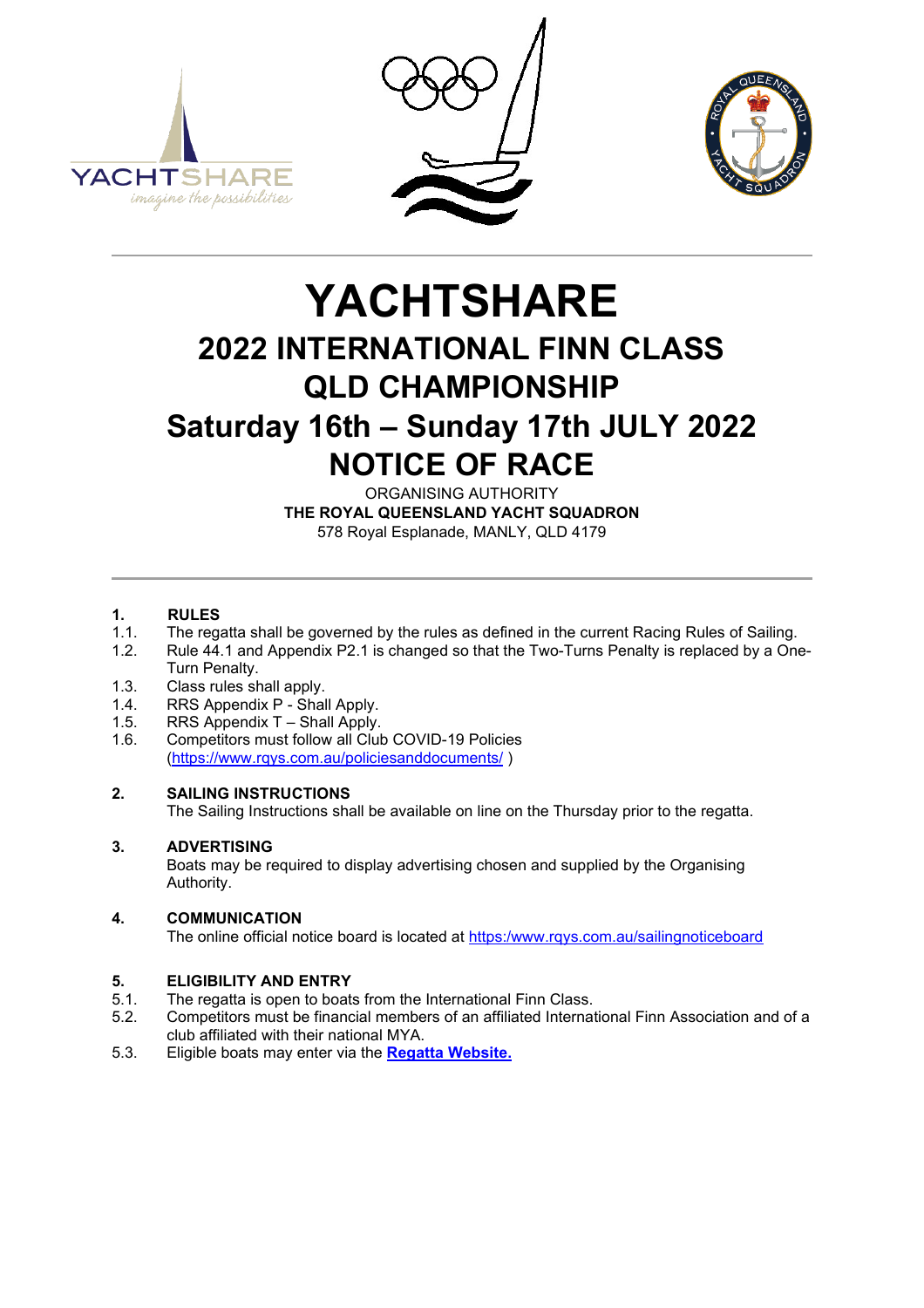

### **6. FEES.**

- 6.1. The fees are as follows:
	- 6.1.1. The standard regatta entry fee is AUD\$130.00 per boat up until 2359 hours on Monday 11th July 2022.
	- 6.1.2. The fee for entries received as of Tuesday 12th July 2022 shall be a further AUD\$50.00, totaling to AUD\$180.00.
- 6.2. Late entries shall be accepted until 2359 hours on Friday 15th July 2022.
- Any Refunds will be as per the RQYS Sailing Refunds Policies (https://www.rqys.com.au/policiesanddocuments**/** )

### **7. SCHEDULE**

| <b>DATE</b>             | <b>EVENT</b>                              | FIRST WARNING SIGNAL<br>or TIME |
|-------------------------|-------------------------------------------|---------------------------------|
| Saturday 16th July 2022 | Racing                                    | Not Before 0900 Hours           |
|                         | World Famous Long Lunch Boardwalk<br>Cafe | 1300 Hours                      |
| Sunday 17th July 2022   | Racing                                    | Not Before 0900 Hours           |
|                         | Presentation in RQYS Boardwalk Café       | After Racing                    |

- 7.1. Six (6) races are scheduled for the Championship.<br>7.2. Three (3) races per day are planned back to back.
- Three (3) races per day are planned back to back. Additional races may be sailed on any day provided that the regatta does not become more than one (1) races ahead of schedule. No more than four (4) races shall be sailed in one day.
- 7.3. No warning signal shall be made after 1400 hours on Sunday 17th July 2022.

# **8. MEASUREMENT AND REGISTRATION**

- 8.1. Competitors may use one (1) mast and two (2) sails during the regatta, each of which must be declared at registration.
- 8.2. Competitors must have a sail number issued by IFAA, which either matches to the number, allocated to the hull or the personal number of the skipper.
- 8.3. A boat or equipment may be inspected at any time for compliance with the Class Rules, Australian Sailing Special Regulations Part 2 and the Sailing Instructions. A boat can be instructed by the Race Committee to proceed immediately to a designated area for inspection.

# **9. VENUE AND RACING AREAS**

- 9.1. The regatta is to be hosted by the Royal Queensland Yacht Squadron Ltd. (RQYS). RQYS is located at 578 Royal Esplanade, Manly, Qld. 4179.
- 9.2. The racing areas shall be the waters of Waterloo Bay. See Attachment A.

# **10. THE COURSES**

- Windward Leeward courses are to be sailed shall be as described in the Sailing Instructions.
- 10.2. The target time for racing is intended be 40 minutes.

## **11. CHANGE OF CREW AND EQUIPMENT**

- 11.1. No changes to helmsman shall be accepted after close of entries.<br>11.2. Substitution of damaged or lost equipment shall not be allowed un
- Substitution of damaged or lost equipment shall not be allowed unless authorised in writing by the Race Committee. Requests for substitution shall be made to the Race Committee in writing at the first reasonable opportunity and the damaged equipment and its replacement shall be submitted for inspection. This does not affect the masts and sails in Clause 6.2.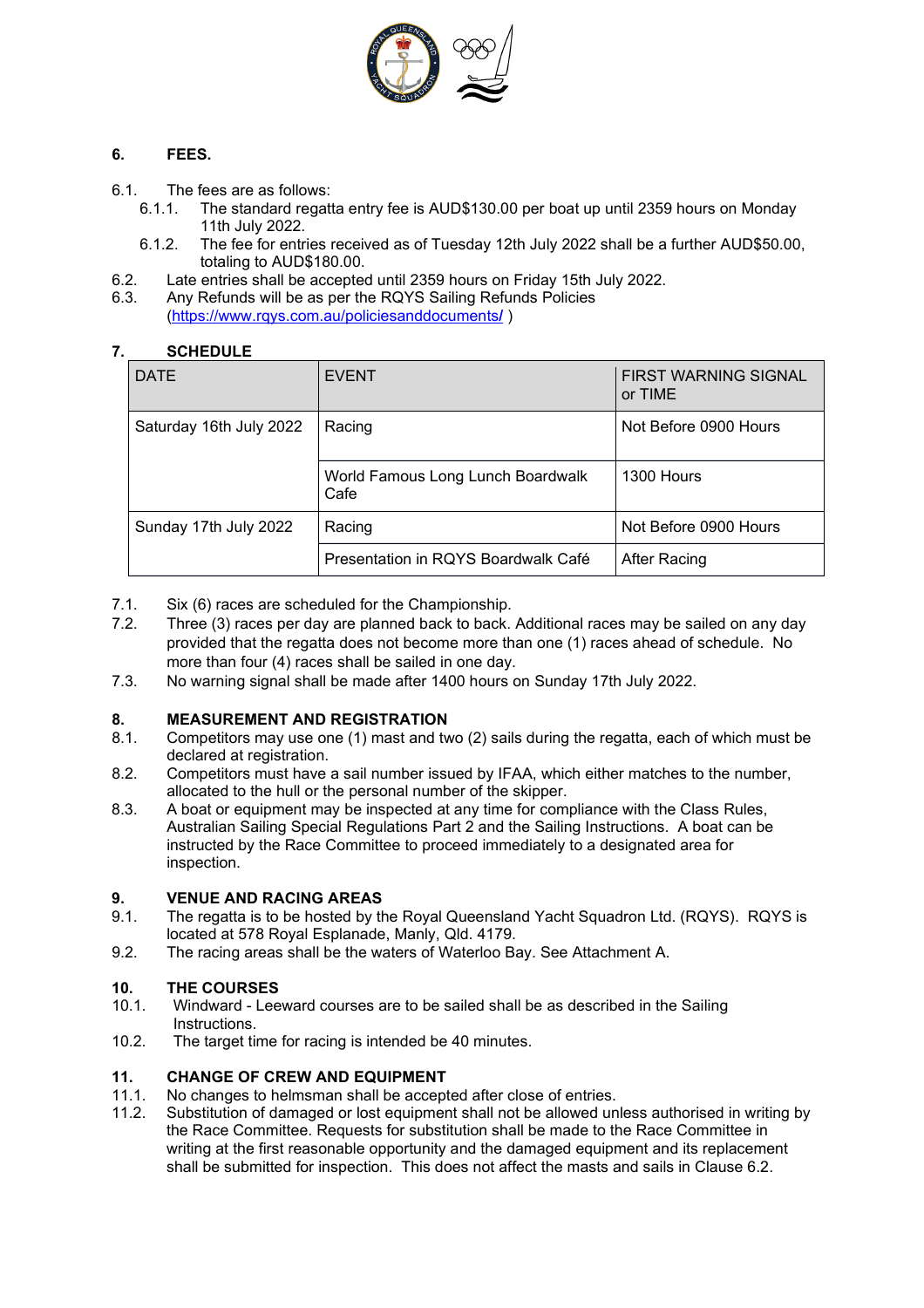

# **12. <b>SCORING**<br>12.1. **Six (6)** race

- 12.1. Six (6) races are scheduled.<br>12.2. Three (3) races are required
- 12.2. Three (3) races are required to be completed to constitute a series.<br>12.3. When four (4) or fewer races have been completed, a boat's series
- When four (4) or fewer races have been completed, a boat's series score shall be the total of her race scores.
- 12.4. When from five (5) to six (6) races have been completed, a boat's series score shall be the total of her race scores excluding her worst score.
- 12.5. All Division prizes shall be awarded based on the ranking of competitors in the overall results.

### **13. RADIO COMMUNICATION**

Except in an emergency, a boat shall not make voice or data transmissions while racing and shall not receive voice or data communication that is not available to all boats.

### **14. RUBBISH**

No rubbish is to be dumped into the water. All rubbish is to be handed to official boats or taken ashore. Competitors must comply with rule 47.

# **15. SUPPORT AND COACH BOATS**

- 15.1. Each coach/support boat is required to have a working VHF radio, capable of communicating on channel 16, 72 & 77, tuned into a frequency designated by the Race Committee and be available to act as a rescue boat as directed by the Race Committee if required.
- 15.2. Coach/Support Boats must be insured with third-party insurance for the value of \$10 million or more.

# **16. PRIZES**

- 16.1. Prizes shall be awarded for 1st,  $2<sup>nd</sup>$  and  $3<sup>rd</sup>$  overall.<br>16.2. Other prizes may be awarded at the discretion of ti
- Other prizes may be awarded at the discretion of the Organising Authority.

### **17. RISK STATEMENT**

RRS 3 States "The responsibility for a boat's decision to participate in a race or to continue to race is hers alone". By participating in this event each competitor agrees and acknowledges that sailing is potentially a dangerous activity with inherent risks. These risks include strong winds and rough seas, sudden changes in weather, failure of equipment, boat handling errors, poor seamanship by other boats, loss of balance on an unstable platform and fatigue resulting in increased risk of injury. **Inherent in the sport of sailing is the risk of permanent, catastrophic injury or death by drowning, trauma, hypothermia or other causes.**

### **18. RISK WARNING**

It is recommended that competitors should consider wearing helmets as protection against head strikes from the boom.

### **19. INSURANCE**

Each participating boat shall be insured with valid third-party liability insurance with a minimum cover of AUD\$10,000,000.00. All competitors who complete the entry process are deemed to have made a declaration that they hold such cover.

### **20. RIGHTS TO USE NAME AND LIKENESS**

In participating, a competitor automatically grants to the Organising Authorities, the Coordinating Authorities and the Sponsors, the right in perpetuity, to make, use and show, from time to time and at their discretion, any motion pictures, still pictures and live, taped or filmed television and other reproductions of him/her during the period of the competition in which the competitor participates and in all material related to the regatta without compensation.

### **21. FURTHER INFORMATION:**

For further information, please contact: RQYS Sailing Office – 07 3396 8666 or [sailing@rqys.com.au](mailto:sailing@rqys.com.au)